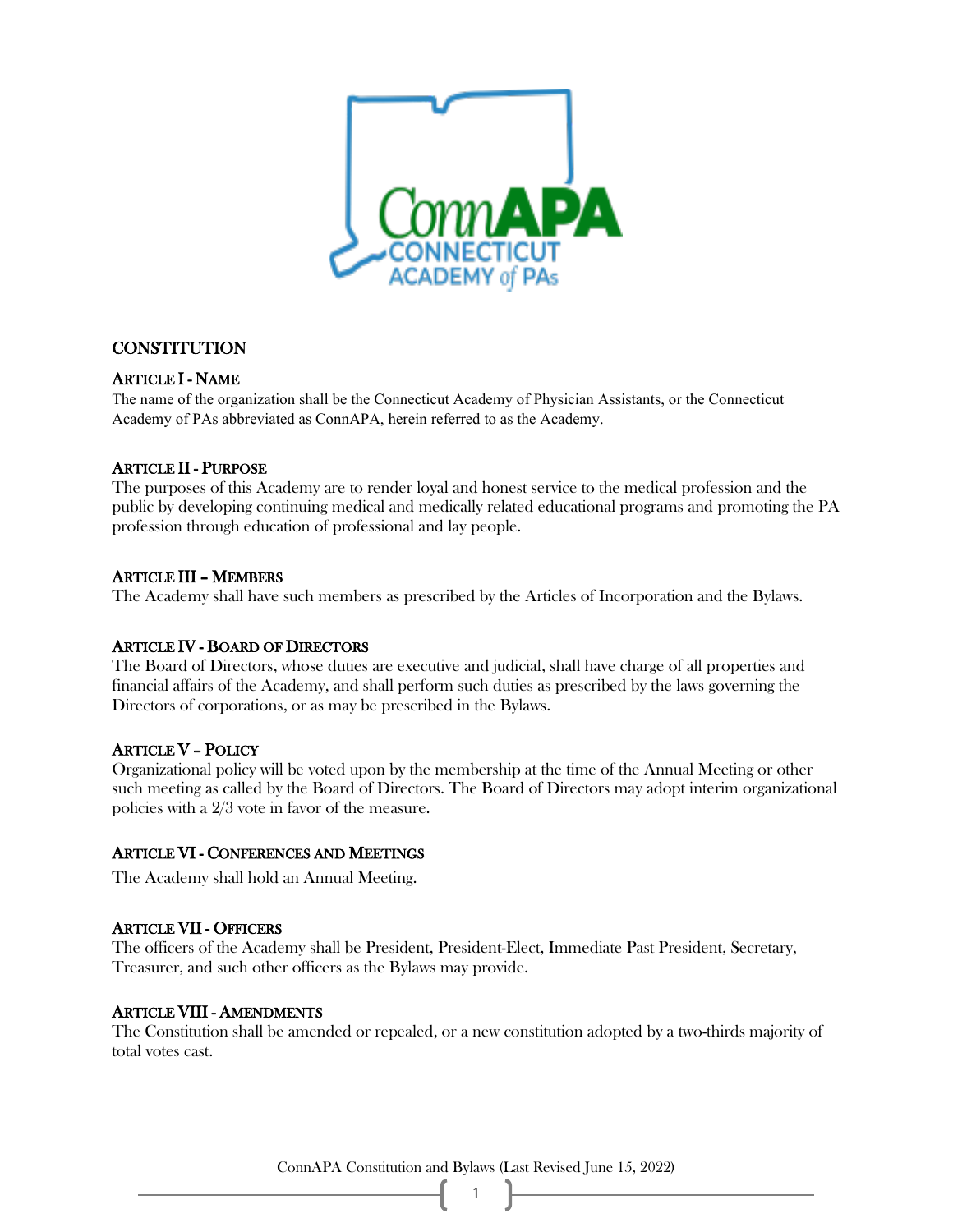# BYLAWS

## ARTICLE I - NAME

Section 1: The name and title by which this organization shall be known is the Connecticut Academy of Physician Assistants, abbreviated as the Connecticut Academy of PAs or ConnAPA, herein referred to as the Academy.

#### ARTICLE II - PURPOSE AND MISSION

Section 1. The Academy is organized and shall operate exclusively for educational and scientific purposes. To represent PAs and those in training effectively, the academy shall:

Promote the delivery of quality health care

Act on behalf of PAs regarding legislation pertaining to PA practice, licensure, and other matters deemed pertinent to the profession

Promote and provide continuing medical education

Promote and provide public education regarding the PA profession to other medical professionals and the general public

Maintain liaison relationships with other health care organizations

Section 2. The Mission: The Academy supports, advocates for, and is the collective voice of the Connecticut PA Profession in the delivery of cost-effective, accessible, patient-centered, and high-quality healthcare.

Section 3. The Academy is a constituent chapter of the American Academy of PAs (AAPA). As such, the organization and its members are required to meet all provisions outlined in the AAPA's constitution, bylaws and/or policies. This organization will uphold the principles, purposes and philosophy for which AAPA was founded. If the organization is unable to uphold the principles and purposes, or passes conflicting bylaws and/or policies, it must work through AAPA to change the philosophy by altering the organization's constitution and bylaws.

## ARTICLE III - CLASSES OF MEMBERSHIP

Section 1. Membership in this Academy shall consist of individuals who are cognizant of their obligation to the public and who meet the requirements for membership as herein defined. The categories of membership are Fellow, Student, Pre-PA Student, Affiliate, Associate, Honorary, and Retired members.

Section 2. A Fellow member shall be a PA who, in accordance with Connecticut state law, is eligible for licensure in the state of Connecticut. Fellow members must maintain Fellow membership status in the American Academy of PAs.

Section 3. A Student member shall be a person who is enrolled in an ARC-PA or successor agency recognized program. Student board members shall vote on issues as per policy of the AAPA. Section 3A. A Pre-PA Student member shall be a person who is actively seeking education in the PA profession so as to pursue acceptance to a PA program.

Section 4. An Affiliate member is a PA who meets the membership criteria in Article III, Section 2, in the Bylaws except the maintenance of AAPA Fellow membership. Affiliate members may serve as Directors and shall have no vote on issues pertaining to the AAPA. Affiliate members may not serve as delegates to the AAPA House of Delegates.

Section 5. An Associate member shall be any person, not qualified for other membership categories who has demonstrated a desire to assist the Academy in furthering the goals and objectives of the Academy and the PA profession. Associate members may not hold office or vote. Such membership shall be approved by a majority vote of the Board of Directors.

ConnAPA Constitution and Bylaws (Last Revised June 15, 2022)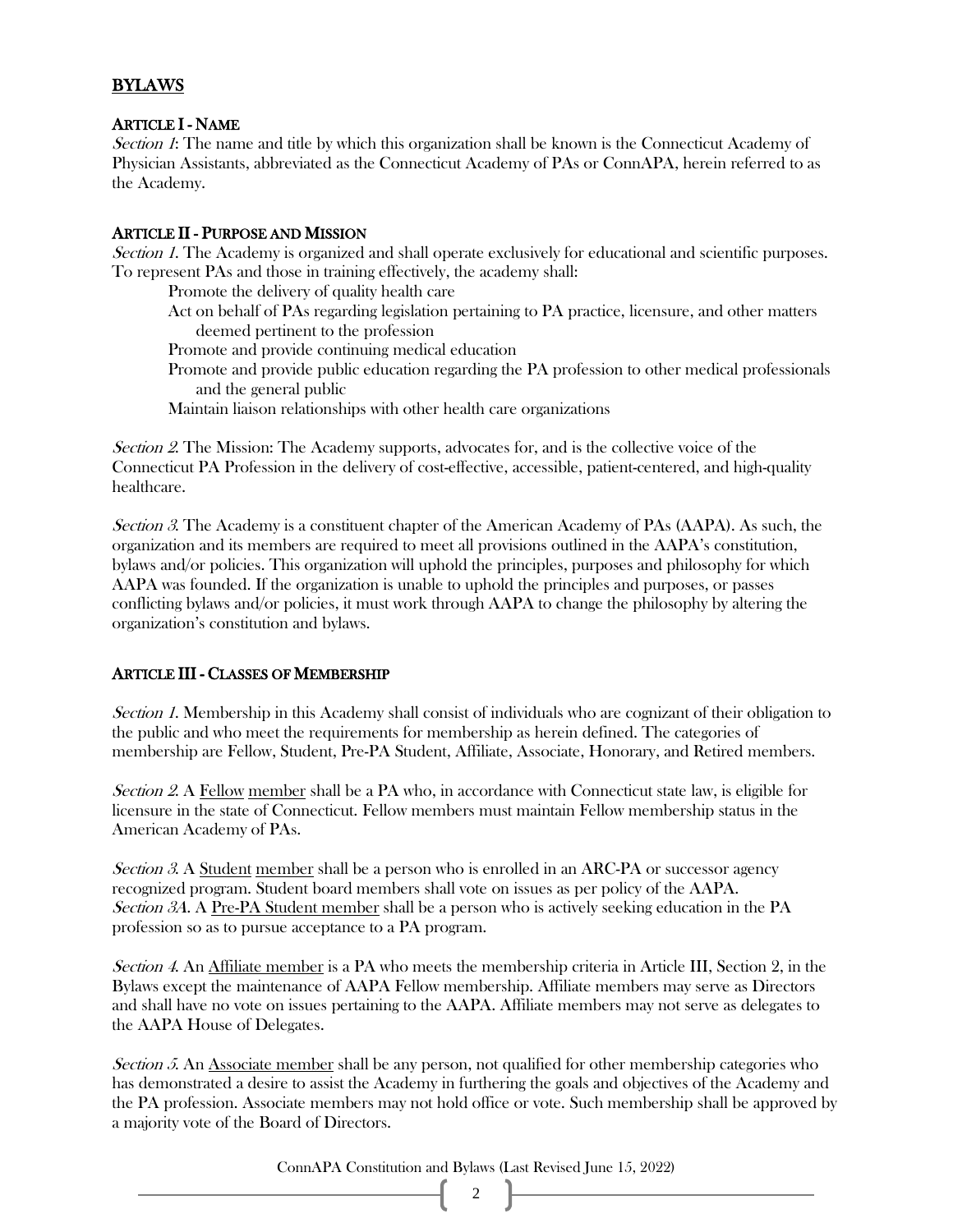Section 6. An Honorary member shall be a lifetime member and person of distinction who has rendered outstanding service to the PA profession. All honorary memberships shall be subject to approval by the Board of Directors.

Section <sup>7</sup>. A Retired member is a PA who meets the membership criteria in Article III, Section 2, in the Bylaws except that the individual has retired from active clinical practice and appeals for such status. Such membership shall be approved by a majority vote of the Board of Directors upon recommendation from the Membership Committee. Retired Members shall possess the same privileges for voting and holding office as granted to Affiliate Members.

Section <sup>8</sup>. ConnAPA will be non-discriminatory in granting membership to the Academy.

## ARTICLE IV: BOARD OF DIRECTORS

Section <sup>1</sup>: The officers of the Academy shall be a President, President-Elect, Secretary, Treasurer, and Immediate Past President.

Section  $2$ : There will be at least ten, and no more than thirteen members of the Board of Directors: five officers as listed in Article IV, Section 1, a minimum of five and maximum of eight Directors. An additional combined vote on the board will be comprised of all student board members, as listed in Article XI, Section 2.

## Section 3: Duties of Officers and Directors

The property and business affairs of the company shall be managed by the board of directors and officers, which exercises all powers and does all things subject to these bylaws and/or organizational policy and procedures, or by any vote of the membership to the contrary, in order to protect said property and manage said business interests.

# ARTICLE V – POLICY

Organizational policy will be voted upon by the Board of Directors, with adoption of said policy after a majority vote in favor of the measure.

## ARTICLE VI: MEETING OF THE ACADEMY

Section 1: The Board of Directors shall meet at such time designated by the President, at least quarterly. All Board meetings are open to ConnAPA members. A quorum is achieved with the presence of four board members either in person or electronically.

Section 2: General membership meetings shall be held at least annually as designated by the Board of Directors. Fifteen Fellow members constitute a quorum.

Section 3: Special meetings of the membership may be called at any time by the President, other Board members or upon request of fifteen percent of the voting membership.

## ARTICLE VII – ELECTIONS AND OFFICERS

Section <sup>1</sup>. Offices to be filled – The Academy shall elect the officers of the Academy to include the President-Elect, Treasurer, and Secretary. The Academy shall also elect a minimum of five and a maximum of eight Directors, and Delegates to the AAPA House of Delegates, as apportioned by the AAPA. The President-Elect shall succeed to the office of President at the expiration of the President's term, or sooner if a vacancy occurs.

Section 2. Term of Office - The term of office for President, President-Elect. And Immediate Past President is one year. The terms of office for Secretary, Treasurer and Director will be two years. There is a two-term consecutive limit for the offices of Secretary, Treasurer and Director. No officer shall hold more than one officer position concurrently. Officers and Directors will assume office on July 1 and end on June

ConnAPA Constitution and Bylaws (Last Revised June 15, 2022)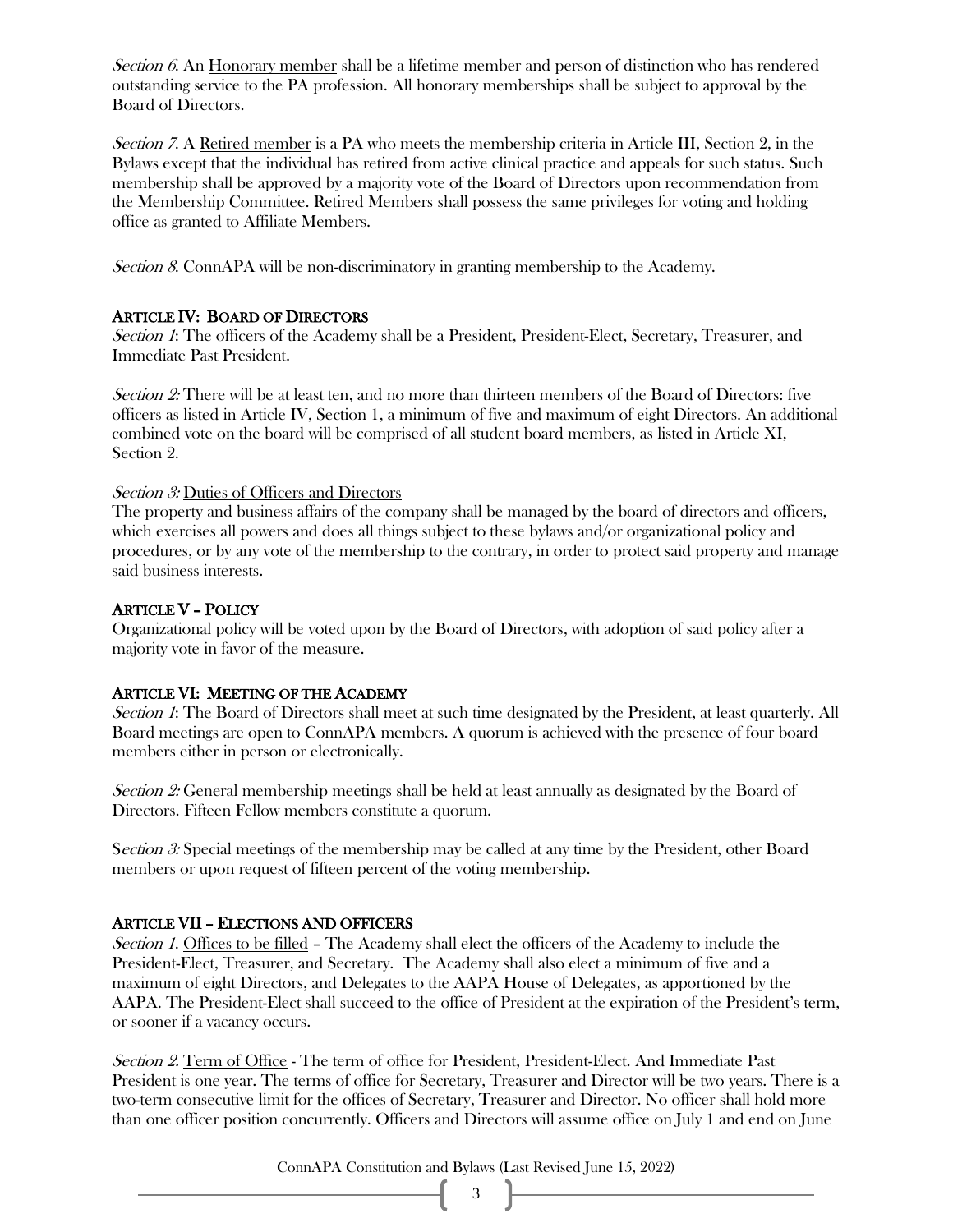30. Four Directors at Large and the Secretary will be elected in even years, and four Directors at Large and the Treasurer in odd years.

Section 3. Eligibility and Qualifications of Candidates - All Board members except Directors must be Fellow members of the AAPA. No member may hold more than one Academy office simultaneously. Directors may be Fellow, Affiliate, Honorary, or Retired members. To qualify as a candidate for election, one must hold Academy membership and AAPA membership (if required for the position) prior to declaring candidacy. To qualify for the office of President-Elect one must be a member of the Board for at least two years.

Section 4. Declaration of Candidacy - Declaration of candidacy and nominations for elected office must precede the appointed date of election by at least forty-five (45) days. Nominations may be made by voting members or the nomination committee.

Section 5. A Nominations and Elections Committee will be composed of the Immediate Past President and a minimum of two additional members. If the Immediate Past President is unable to serve as chairperson, the President will appoint an alternate. The Nominations and Elections Committee will define the election rules necessary to implement the bylaws provisions for the nomination and election.

Section 6. Time of Elections - The election date shall be May 15 each year.

Section <sup>7</sup>: Voter Eligibility – If there is a contested election, the Nominations and Elections Committee shall distribute a ballot at least thirty (30) days prior to the appointed date of election to each Fellow, Affiliate and Honorary member listed on the Academy roster as of forty-five (45) days prior to the election date. Ballots must be received no later than ten (10) days prior to the date of election. The ballot may be electronic or paper.

Section 8: Vote Necessary to Elect Officers – Officers, Directors and AAPA delegates shall be elected by a plurality of votes cast. The President shall call for a special election in the case of a tie vote. If there is an uncontested slate of candidates, any Fellow member may move to direct the Secretary of the Academy to cast the ballot for the membership to elect the slate at a meeting of the membership prior to July 1.

Section 9: Vacancies in Office - In the event of a vacancy in the office of President, the President-Elect shall become President to serve the unexpired term in addition to a successive term as President. A special election will be held to elect a new President-Elect. In the event of a vacancy in the office of President-Elect, the duties shall be fulfilled by the Immediate Past President. Vacancies in other offices, with the exception of the office of Immediate Past President, shall be decided by a majority vote by the Board of Directors. Temporary appointments may be made by the President.

## ARTICLE VIII: AMENDMENTS

Section 1: The Constitution and Bylaws shall be amended by a two-thirds majority of the total votes cast.

# ARTICLE IX: COMMITTEES

Section 1: The following committees are the standing committees of the Academy: Conference Planning & Education, Communications & Outreach, Membership, Audit & Financial Review, Legislative, Student Engagement, Nominations & Elections and Constitution, Bylaws & Policy.

Section 2: Ad hoc committees shall be designated by the President, Board of Directors, or on a majority vote of the general membership.

Section 3: Any committee may be made temporarily inactive as decided by the President.